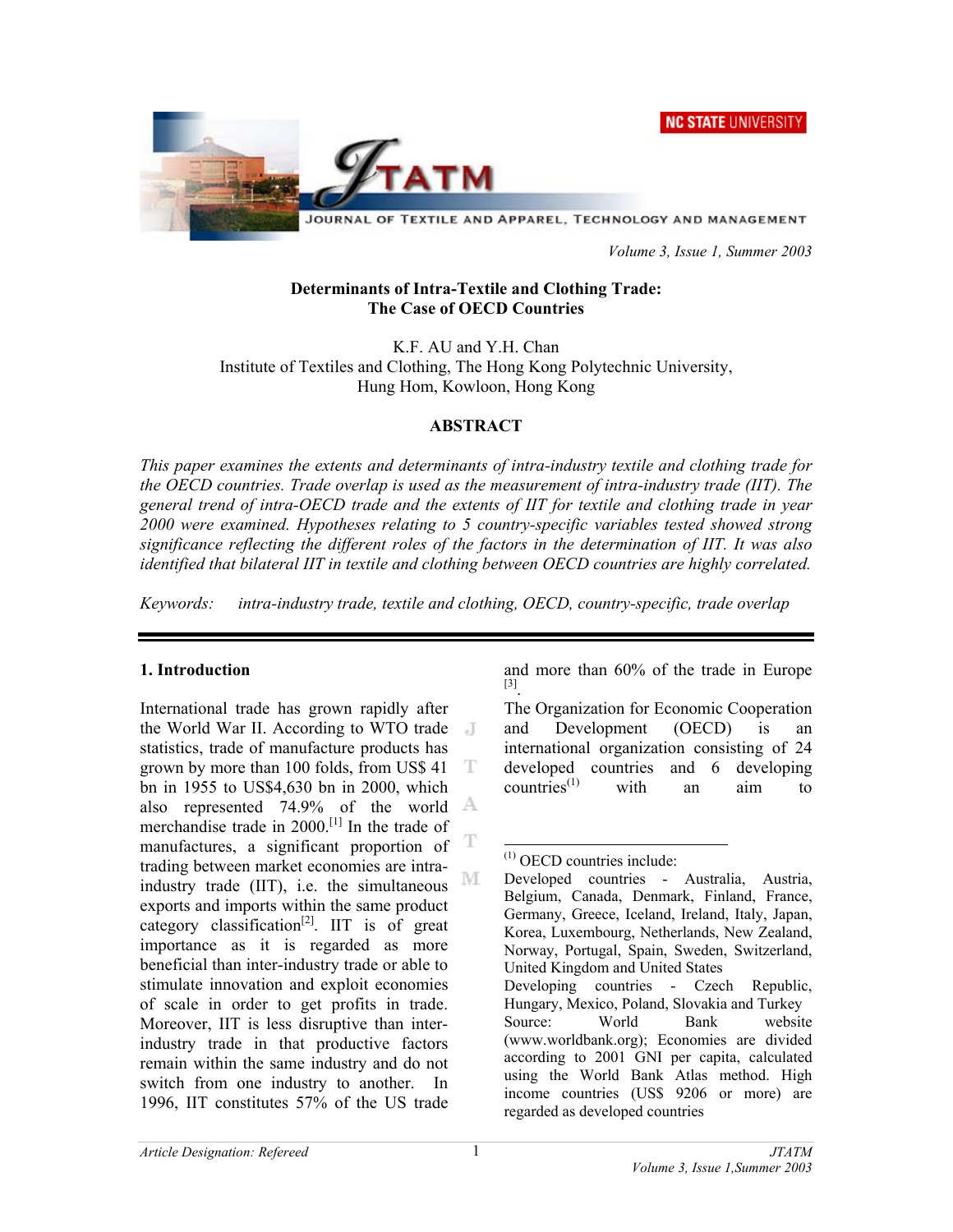help governments to tackle economic, social and governance challenges in the globalized economy. In 2000, OECD economies consisted of only 19% of total world population but contributed to 83% of the world's GDP. $^{[4]}$  With its significant role in global economy and trade, the potential of IIT within the OECD member countries is expected to be quite high.

The textile and clothing (T&C) industry is one of the most important and closely related manufacturing industries for the OECD economies. It is a diverse and heterogeneous industry with products being used by both private households and business alike. The activities range from the production of raw materials to the manufacture of a wide variety of semifinished and finished products. The T&C industry also intertwined with other sectors such as the agricultural, chemical and other industrial sectors. Statistics showed that the growth of global T&C exports has grown by more than 60 times, from US\$ 5.5 bn in 1955 to US\$ 356.4 bn in 2000. In 2000, 9 of the 15 leading T&C exporters and 13 of the top 15 T&C importers in the world were OECD countries. Moreover, T&C trade within OECD countries (intra-OECD trade) is also significant and amounted to US\$ 66.9 bn and US\$ 71 bn respectively in 2000. In terms of world share, these values represented 42.5% and 35.7% respectively of the global T&C trade. A

Over the past four decades, there have been ηy many theoretical and empirical studies relating to the phenomenon of IIT. However, M many studies have discussed United States trade or selected OECD nations and basically most of the studies that examined IIT related to data of all 'industries' or all 'manufacturing industries'. This paper studies the IIT of 2 closely related industries - the T&C industry of the OECD countries.

The following content highlights the importance and assesses the determinants of IIT of the T&C trade within the OECD countries by examining and analyzing the

general trend of intra-OECD trade and the extents of IIT for the T&C industry in 2000. For the determinants of IIT, hypothesis for the country-specific factors including total GDP per capita, difference in GDP per capita, differences in distance, population, the effects of border trade and trade blocs were tested.

# **2. Literature Review**

The existence of IIT as one of the alternatives of contemporary trade theories, was first acknowledged by Ohlin  $[5]$ . However, it was not until the 1960s that the phenomenon of IIT was empirically studied and presented when economists began to assess the impact of the formation of Benelux and the European Economic Community (EEC) on the trade patterns of its member countries. To name a few, Verdoorn  $\begin{bmatrix} 6 \end{bmatrix}$ , using a sample of 121 products at comparable level of international trade classification, for 2 different points in time, found that specialization and exchange since the formation of the Benelux customs union took place within rather than between different categories of products, thus suggesting a trend towards *intra-industry trade* (IIT) rather than *inter-industry trade*. Similarly, Balassa  $^{[7]}$  examined eighty-five commodity groups (3-digit SITC categories in Section 5-8) and found that between 1958 and 1961, much of the increased trade in manufactures among the members of the EEC also occurred within rather than between commodity groups. These studies provided the grounds for the existence of IIT trade and the motivations for the subsequent economical work on various issues, including the methods of measurement, levels, trends, theory and determinants of IIT.

Empirical studies concerning the determinants of IIT were then followed by applying cross-sectional examinations which focused on industry-specific factors. The industry-specific determinants included product differentiation, transportation costs, scale economies, offshore assembly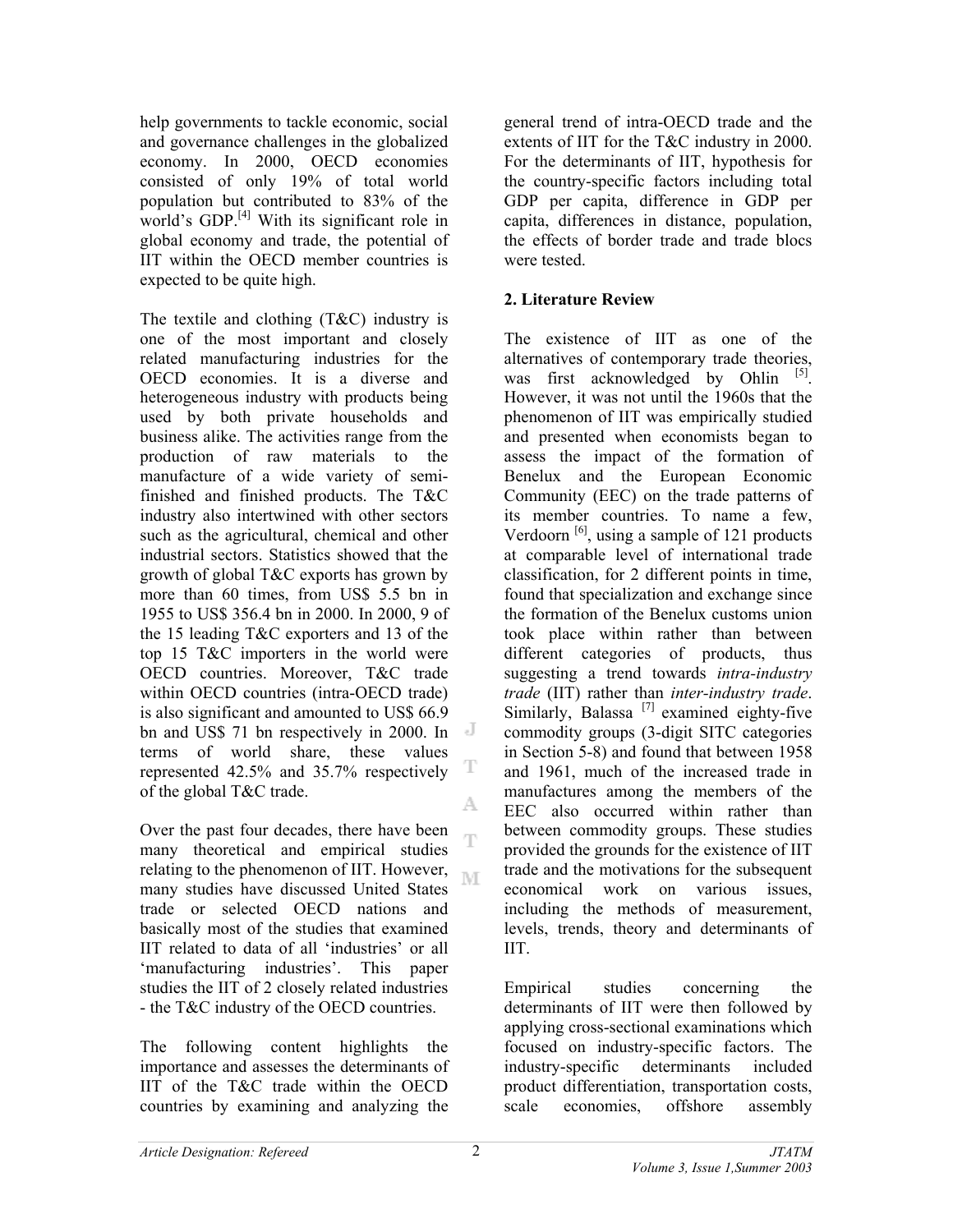provisions, size of foreign markets, marketing costs, export concentration ratio and degree of aggregation. For examples, Caves  $\left[\begin{array}{c} \mathbf{8} \\ \mathbf{8} \end{array}\right]$  examined the trade flow within all 14 OECD countries in his study using independent variables included the economies of scale, R&D expenditures and other 4 variables such as the number of product groups or tariff positions for each industry, Hufbauer index $(2)$ , input into sales activities and advertising/sales ratio as proxies for product differentiation and the extent of foreign investment activities as a measurement of foreign direct investment (FDI) to determine the industry-specific factors affecting the extent of IIT.

In contrast, some studies employed a country-specific approach or a mixture of both county and industry approach. Loertscher and Wolter  $^{[9]}$  tried to explain the extent of IIT using a sample of bilateral trade flows among OECD countries. They postulated that IIT among countries will be higher if the average of their development (average per capita income) is high, differences in their levels of development are relatively small, the average of their markets size is large, the differences in their market size are small, barriers to trade are low, geographical, linguistic and cultural differences are small and if the trading partners belong to the same customs union T or have common borders. Results indicated that IIT intensity across countries was A, significant and negatively correlated with development stages differentials, market Ŧ size differentials and the distance between the trading partners whereas the correlation M was significant and positive for the average market size and the existence of customs union. Balassa  $[10]$  tested the determinants of IIT in manufactured goods in bilateral trade among countries whose manufactured exports exceeded \$300 US million. The share of IIT was modeled as a function of

 $(2)$  Hufbauer index equals to (δij / Mij) where δij = standard deviation of export unit values for shipments of goods i to country j, and  $Mij =$ outweighed mean of those united values.

log of average per capita GNP, differences in per capita GNP, weighted difference in GNP, differences in geographical distance, a trade orientation index as a proxy of the extent of trade restrictions and dummy variables for common border, language, and economic integration. Regression models were built for 4 different groups of countries – 'developed and developing countries combined', 'developed countries only', 'developing countries only' and 'trade between developed and developing countries'. It was found that for all of the 4 different groups, the regression coefficients of the average per capita income, average country size, trade orientation and border were all statistically significant at 1% level and positively correlated with the share of IIT while the coefficients of inequity in country size and geographical distance were significant but negatively correlated with the share of IIT. For the coefficient of income inequality, it was negatively correlated with the share of IIT but was only significant for the groups of 'developed and developing countries combined' and 'trade between developed and developing countries'. Balassa further explained the lack of statistical significance of the income inequality variables in the groups of 'developed countries only' and 'developing countries only' by the fact that with income differences being much smaller among developed countries or developing countries than in the entire group of countries, the demand structure of the countries concerned was also more similar. Accordingly, one may not expect large variations to occur in the extent of IIT as a function of income differences. For the dummy variables of language, and economic integration, it was identified that only some of the language variables and economic integration variables are significant in some of the regression equations.

Although there are many studies similar to those previously discussed, most of these studies have examined IIT using data of all trades or the entire manufacturing industries. However, empirical studies relate to a

 $\overline{a}$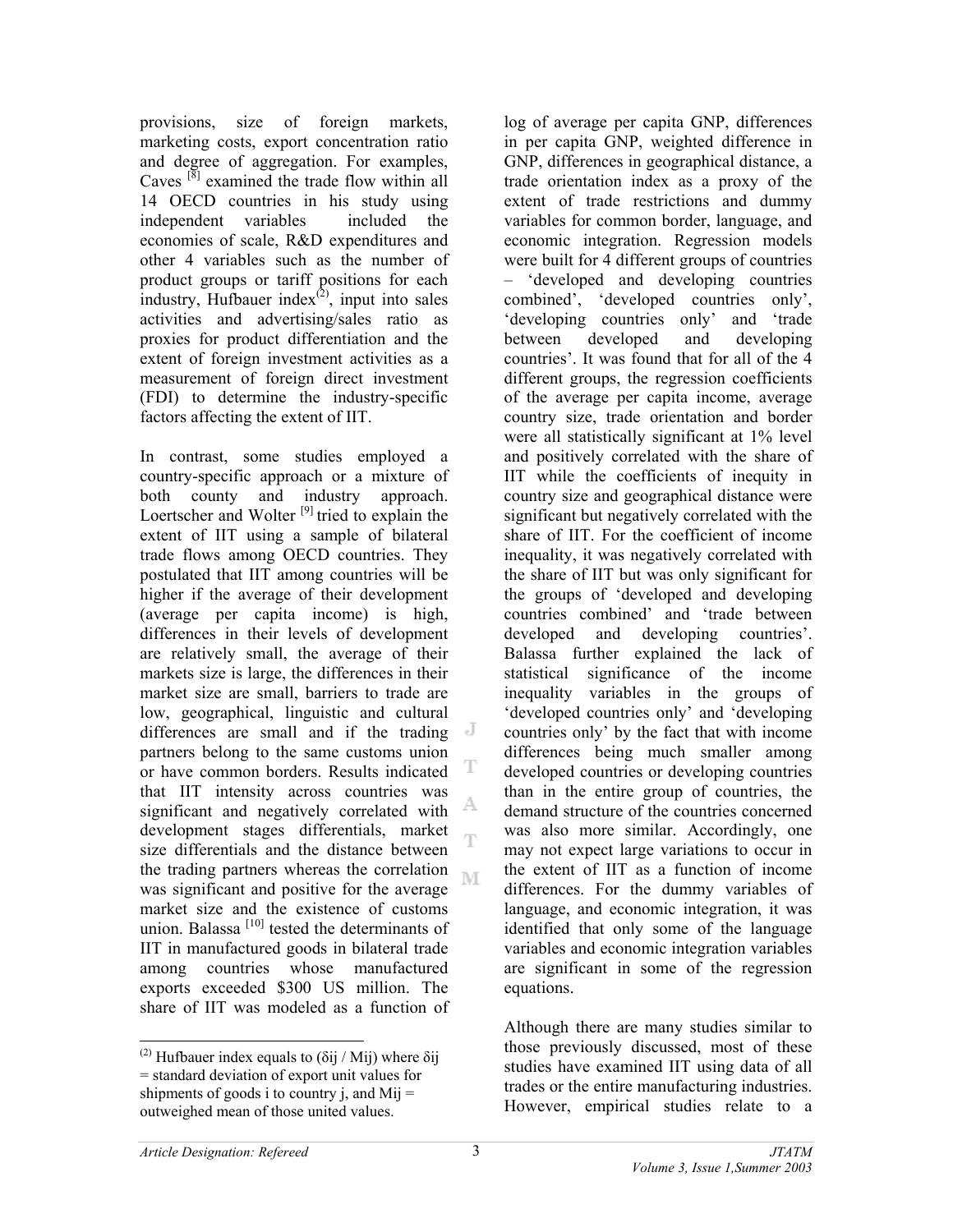specific set of industries or a single industry (case studies) are lacking. Tharakan  $[11]$ suggested the compilation of case studies could probably yield us as much useful insight into the phenomenon of IIT. Therefore, this study attempts to fill this gap by focusing specifically on the T&C industry.

Since only T&C industries were considered in this study, it would be more appropriate to examine the issue of IIT under a countryspecific approach. Besides, there are certain advantages in taking a country-specific over an industry-specific approach. According to Stone  $[12]$ , first, the variables used to explain inter-country differences, such as income levels as proxy for extent of the market, would not need the elaboration of construction that are required for many industry-specific studies. Secondly, these studies have implications relating to the differences between nations at different stages of development and income growth and may offer policy prescription for the future. Thirdly, the theoretical models of country-specific determinants are far better developed as many industry-specific studies rely largely on assumptions about variables that 'should' affect such trade, and it would be difficult to find adequate proxies to explain many of the assumed relationships.

#### **3. The Measurement of Intra-Industry Trade**

Intra-industry trade flows are conventionally defined as the two-way exchange of goods within the standard industrial classification. M Although various measures of IIT are available, the one proposed by Grubel and Lloyd  $^{[13]}$  may well be the most popularly recognized. The extent of intra-industry trade is measured by the Grubel-Lloyd (GL) index. For a particular industry (k), the **bilateral** GL index, B<sub>ijk</sub> of country (i) with country  $(i)$  for an industry  $(k)$  is defined as:

 $B_{ijk} = [2 \text{ min } (X_{ijk}, M_{ijk})] / (X_{ijk} + M_{ijk})$  (1)

where X and M are the value of exports and imports, respectively. The term  $[2 \text{ min } (X_{ijk})]$  $M_{ijk}$ ] is the amount of trade equal to twice the minimum of exports and imports, and is defined as the *trade overlap* of a country (i) with country  $(j)$  in an industry  $(k)$ . Thus the bilateral GL index, B<sub>ijk</sub>, measures intraindustry trade (i.e. trade overlap) as a percentage of total trade of industry (k) between the trade with countries (i) and (j). The range of  $B_{iik}$  varies from 0 (when either  $X_{ijk}$  or  $M_{ijk}$  is zero, i.e. no IIT in industry (k)) to 1 (when  $X_{ijk} = M_{ijk}$  so that all trade in industry (k) is IIT).

Grubel and Lloyd further suggested that the bilateral GL index may also apply to measure trade of country (i) in products of industry (k) with *different partner countries* or *country groups* (j), where the trade with each country is taken separately and gets a weighted average accordingly to the relative importance of its trade in the total trade. The corresponding *aggregate bilateral* GL index is defined as follows:

 $B^{A}{}_{ijk} = [\ \Sigma \ 2 \ \text{min} \ (X_{ijk}, M_{ijk})] / [\ \Sigma \ (X_{ijk} + M_{ijk})] \ (2)$ 

where  $B_{ijk}^A$  measures the total trade overlap as a percentage of total exports plus imports of countries (i) with all partner countries(j) in an industry (k).

### **4. Significance of Intra-OECD Textile and Clothing Trade**

Table A.1 in the Appendix shows the aggregate bilateral GL index, trade overlap and the total trade in the T&C industry for each OECD country with other OECD member countries, using data of the year 2000. Intra-OECD trade as a percentage of total world trade for each OECD member country is also presented.

For textile trade, the share of intra-OECD trade<sup>(3)</sup> for each individual OECD country as

J

T

A.

Ť

 $\overline{a}$ (3) The calculation for the share of intra-OECD trade for each OECD country is the total exports and imports to and from OECD countries divided by the total exports and imports to and from the world.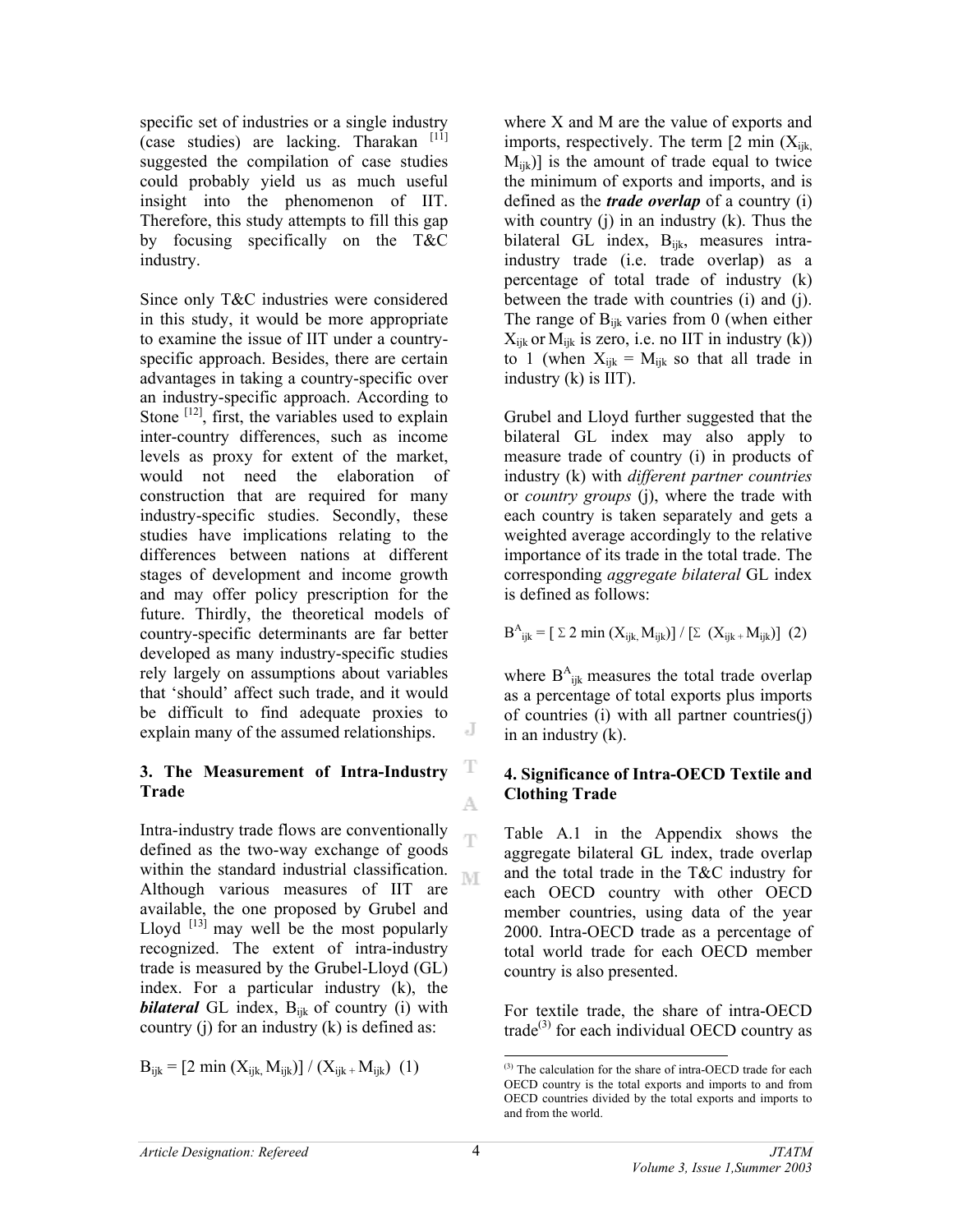a percentage of its total trade (total imports and exports) in 2000 was generally very high, except with 3 cases – Australia, Japan and Korea. This reflects the significant role of intra-OECD trade for most of the OECD countries. The share of intra-OECD trade for Australia was 47%. Whereas for the 2 Asian countries, Japan and Korea, their shares only attained 28% and 26%, respectively. This shows the reliance of intra-Asian trade for the 2 Asian OECD countries<sup> $(4)$ </sup>. Apart from these 3 countries, the shares of intra-OECD textile trade for other OECD members ranged from 66% to 92%.

For clothing trade, the share of intra-OECD trade was generally lower than that of the textile industry for most of the OECD countries. One of the major reasons was probably the relatively large proportion of imports and heavy reliance of garment supplies from non-OECD countries where labor costs of apparel production are much lower than most of the OECD countries. Nevertheless, the shares of intra-OECD clothing trade for the OECD countries in Europe were still high, reaching 60% or higher.

For other non-European OECD nations, the variations in the shares of intra-OECD trade was large, with a low share of 16% for Japan to the highest share of 94% for Mexico. Two countries – Korea and USA, worth further A mentioning. For Korea, the share of intra-OECD clothing trade was 76%, which was Ŧ 50% higher than its share of intra-OECD textile trade. In fact, clothing trade between M Korea and USA represented 39% of total clothing trade in 2000 for Korea. For USA, in contrast, the share of intra-OECD clothing trade was 29%, which was 35% lower than its share of intra-OECD textile trade. This can be illustrated by the fact that there were substantial intra clothing trade between USA and the non-OECD countries

in Asia as well as those in Central and South America.

### **4.1 The Aggregate Bilateral Intra Textile and Clothing Trade for OECD Countries**

In 2000, the aggregate bilateral GL indices of textile trade for all the OECD countries in Asia, N. America and Europe were higher than the clothing trade. This indicated that all these OECD countries had higher trade overlaps with respect to the total trade in the textile industry. The exceptional cases were the 2 Oceania countries with their total trade values with other OECD members in both T&C trade were very low compared with most of the other OECD nations. In terms of trade values, the OECD countries in N. America and Western Europe, on the average, had higher trade overlaps in both T&C trade with other OECD countries. For the Oceania region, Northern Europe and Eastern Europe, their trade overlaps were relatively lower, though some of the Eastern European countries had moderate trade overlaps in the textile industry. This situation was more obvious in the clothing industry, where only Denmark out of 13 countries in these regions sustained a trade overlap of over US\$ 1 bn. For the 2 Asian countries Japan and Korea, the situation was somewhat different, while they achieved moderate trade overlaps in textile trading, their clothing trade overlaps were fairly low.

#### **5. Models of Determinants for Intra-Industry Trade (between OECD Countries): The Dependent Variable**

It is common that the analysis of IIT normally takes the bilateral GL index as defined in equation (1) as the dependent variable. In this study, we measure the *extent of bilateral IIT* - the trade overlap (TO) of the 2 countries as the dependent variable, which is shown in equation (3) as:

l

T

<sup>(4)</sup> The shares of intra-Asian trade in textiles for Japan and Korea were 78.1% and 68.1% respectively.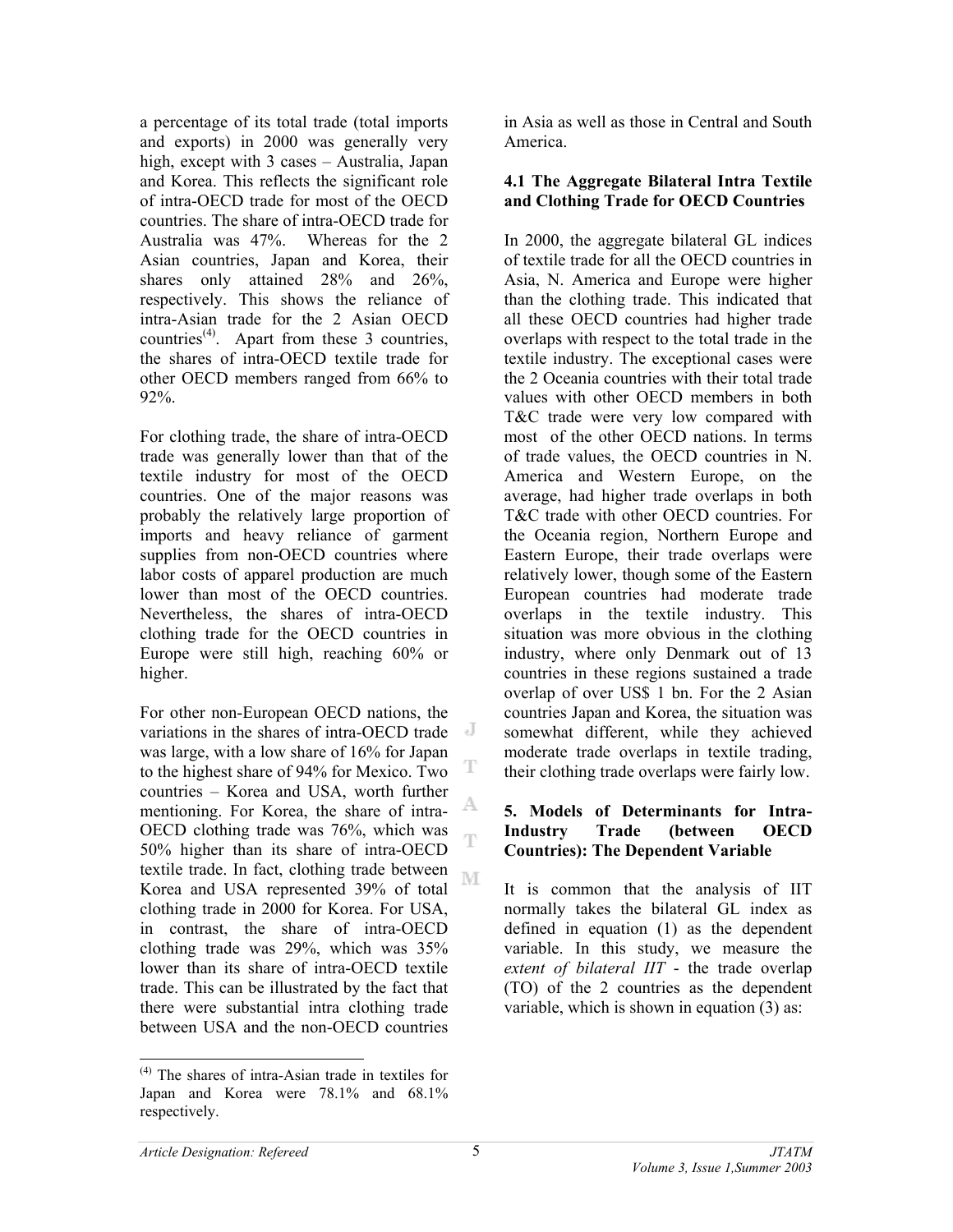$$
TO_{ijk} = 2 \min (X_{ijk}, M_{ijk}) \tag{3}
$$

where  $X_{ijk}$  and  $M_{ijk}$  are country 'j's' export and imports respectively, of commodity 'i' trading with country 'k'.

| Table 1       | Illustration of deficiency using bilateral GL index for the measurements of bilateral IIT of trade between 2 countries |                     |                           |                              |                           |
|---------------|------------------------------------------------------------------------------------------------------------------------|---------------------|---------------------------|------------------------------|---------------------------|
| Case          | Trade between                                                                                                          | Import<br>(US '000) | <b>Export</b><br>(US'000) | <b>Bilateral GL</b><br>index | Trade overlap (US<br>'000 |
|               | Countries A and B                                                                                                      | 0.01                | 0.01                      | 1.00                         | 0.02                      |
| $\mathcal{L}$ | Countries A and C                                                                                                      | 10000               | 10000                     | 1.00                         | 20000                     |
| $\rightarrow$ | Countries A and D                                                                                                      | 60000               | 20000                     | 0.50                         | 40000                     |

1 below:

The disadvantage of using bilateral GL index to measure bilateral IIT is that the index only represents the *proportion* of trade overlap to the total trade between the 2 trading countries, without considering the *magnitude* of the trade overlap. Therefore, the bilateral GL index will be 1 when the export is equal to the import trade between the 2 countries, no matter the total trade value is US\$ 20 or US\$ 20 million (cases 1 and 2). Moreover, a trade overlap of merely US\$ 20 (case 1) can get a higher bilateral GL index than a trade overlap of US 40 million (case 3). The trade overlap, on the other hand, can provide a clearer concept for the extent of bilateral IIT between the 2 countries. The range for the trade overlap theoretically varies from 0 to infinity, and simply the higher the value of trade overlap, the higher is the bilateral IIT between the 2 countries.

As the range of the bilateral IIT, the trade A. overlap, between 2 countries can be very broad, it would violate the consumption of "constant variance" for the residuals in multiple regression analysis. A variance MI stabilizing transformation, In  $(Y+1)^{(5)}$  is thus more appropriate  $[14]$  with Y as the original dependent variable.

Thus the dependent variable in the regression analysis is shown in equation (4) as:

IIT65 or IIT 84 = In  $(TO + 1)$  = In  $[2 \text{ min}$  $(X_{iik}, M_{iik}) + 1$  ] (4)

An analysis using the value of bilateral trade overlap rather than bilateral GL index is preferred as deficiency exists with the bilateral GL index, and is illustrated in Table

where IIT65 and IIT84 represent respectively the transformed bilateral IIT for the T&C trade.

#### **5.1 Hypotheses on Intra-Industry Trade – The Independent Variables**

In examining the possible hypotheses to explain the extent of IIT between pairs of OECD countries, general national characteristics such as the stage of economic development and difference thereof, the difference in market size and distance, the existence of common border etc. will be considered. The determinants of IIT will be analyzed in the bilateral trade flows between each pair of OECD countries with respect to these country variables. The hypotheses (*independent variables)* to be tested are discussed as follows.

*HYPOTHESIS ONE*: The value of bilateral IIT is expected to be higher between countries which are similar in economic conditions.

According to Linder hypothesis  $[15]$ , when nations' per capita incomes become more equal, demand structures are likely to become more similar, and thus the extent of trade in differentiated products will be greater. The independent variable tested is *DGDPPC* (difference between GDP per capita, in USD, for the 2 trading countries) and the expected sign is *negative*.

 $\overline{a}$ 

J

T

 $^{(5)}$  In (Y+1) is used instead of ln Y since some cases such as the bilateral IIT in the textile trade between Iceland to Mexico equals to 0.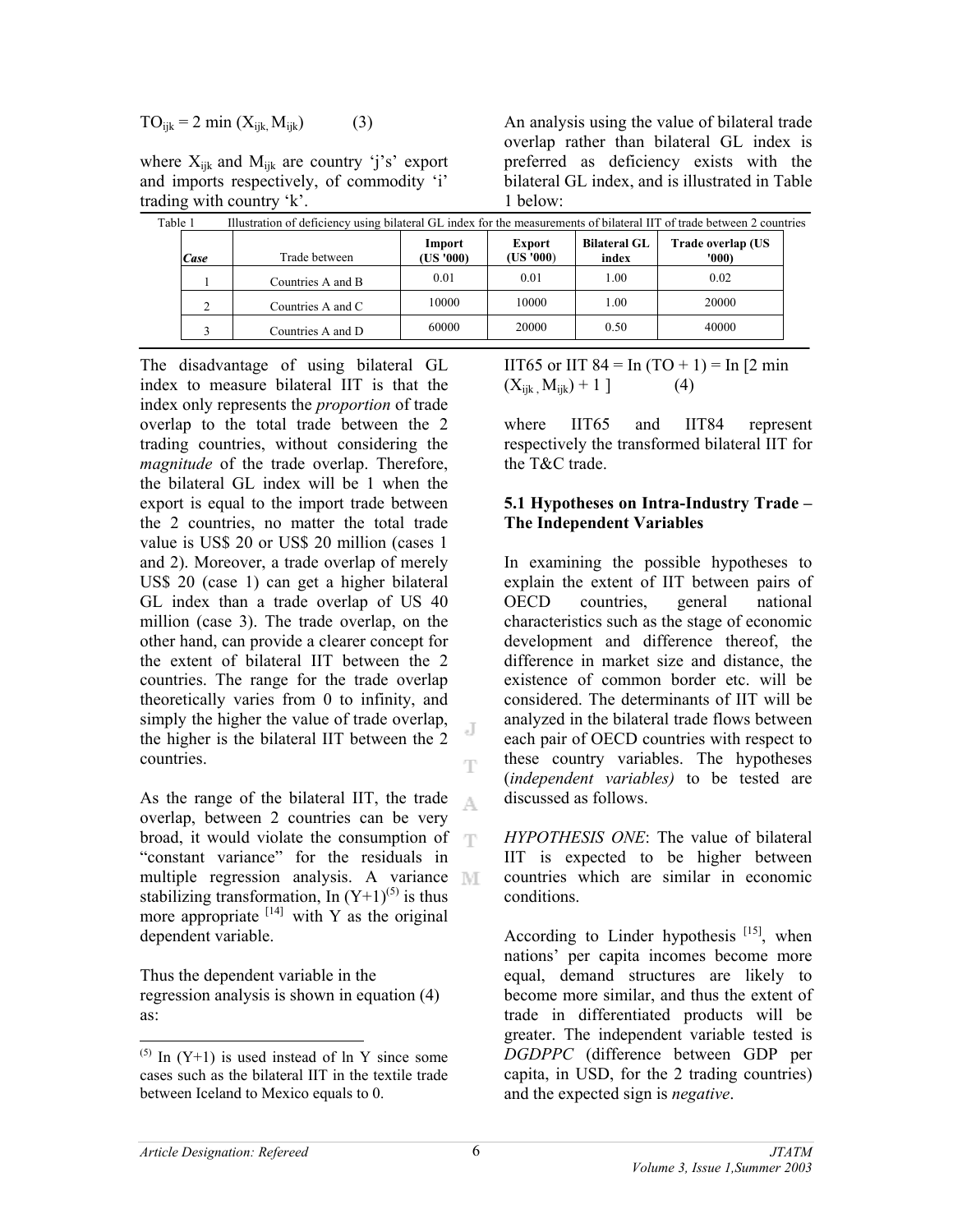*HYPOTHESIS TWO*: The value of bilateral IIT is expected to be higher when the average level of income for the 2 trading countries are higher.

When the average level of income for the 2 countries is higher, consumers will increase the demand for variety and production of differentiated products [16]. The independent variable tested is *AGDPPC* (average GDP per capita in US\$, for the 2 trading countries) and the expected sign is *positive*.

*HYPOTHESIS THREE*: The value of bilateral IIT is expected to be lower when the distance between the 2 trading countries is longer.

In general the longer the distance between the 2 trading countries, the higher is the transportation costs. Taking this into consideration, the prices of imported goods will become higher and thus resulting in lower volume of bilateral IIT. The independent variable tested is *DS* (distance, in KM, between the 2 trading countries) and the expected sign is *negative*.

*HYPOTHESIS FOUR*: The value of bilateral IIT is expected to be higher when the 2 trading countries bare a common border.

For 2 trading partners having a common land border, IIT is likely to be higher owing T to cultural affinity, historical ties, and/or language similarity. The independent A variable tested is CB (common border) which takes a value of 1 if the 2 trading Ŧ countries share a land border and 0 otherwise. The expected sign is *positive*. M

*HYPOTHESIS FIVE*: The value of bilateral IIT is expected to be higher for bilateral trade between countries under NAFTA.

Under the NAFTA agreement, all tariffs and quotas on trade among Canada, Mexico and U.S.A. are to be eliminated in a 15-year period, which may serve as a stimuli for the bilateral IIT between the 3 countries. The independent variable tested is *NAFTA* which takes a value of 1 if the 2 trading countries

are NAFTA countries, and 0 otherwise. The expected sign is *positive*.

*HYPOTHESIS SIX*: The value of bilateral IIT is expected to be lower if the population of either one of the pair of countries is lower.

For the population factor, to a certain extent, (i) it reflects the factor endowment of labor force in the supply side structure, and (ii) the demand of T&C in the demand side structure. Thus, the lower the population of a country is, the lower the exports or imports of textile and clothing in a country are expected, which in turn may limit the magnitude of IIT. The independent variable tested is MINPOP (Population), which equals to the minimum value of the population of the 2 trading countries. The expected sign is *positive*.

### **5.2 Methodology and Data Sources**

Multiple regression analysis is employed to determine the IIT between the OECD countries. The T&C export and import trade data (SITC 65 and 84) between pairs of 30 OECD countries $^{(6)}$  and the data for the dependent variable were taken and complied from OECD, ITCS International Trade by Commodities, SITC Revision 3. The year selected for the data was 2000 in the model fitting analysis. For the independent variables, DGDPPC and AGDPPC and MINPOP were calculated from the data obtained from World Bank and DS is measured between economic centers of trading partners using 'distance calculator' on the web.

The estimated regression equation is defined in equation (5) as shown below:

IIT65 or IIT84 = In (TO + 1) =  $β_0 + β_1$  $(DGDPPC) + \beta_2 (AGDPPC) + \beta_3 (DS) + \beta_4$ (CB)

 $\overline{a}$ 

<sup>(6)</sup> Trade data for Luxembourg and Belgium are combined in the analysis.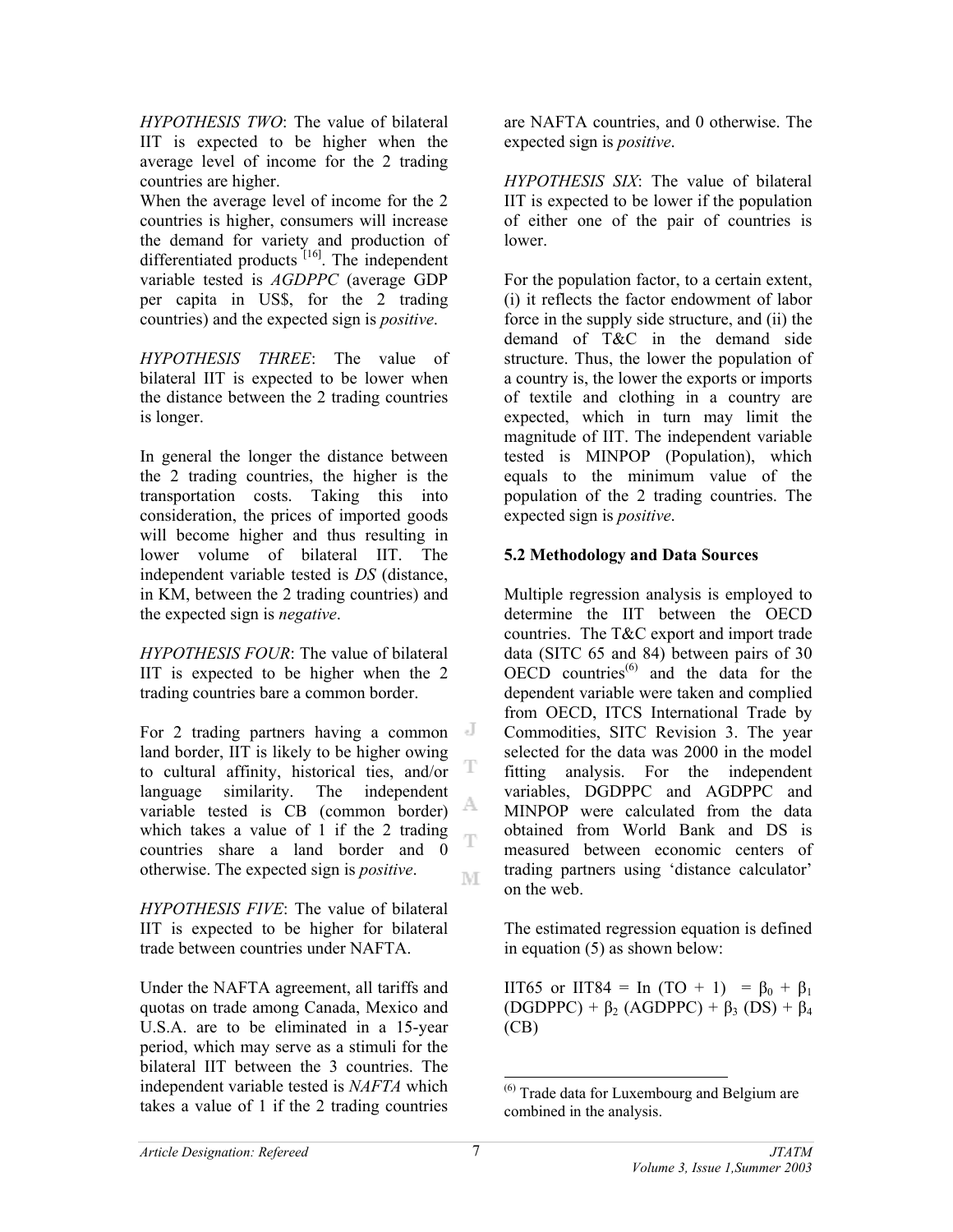$$
+\beta_5 \left( \text{NAFTA}\right) + \beta_6 \left( \text{MINPOP}\right) + \varepsilon
$$
  
(5)

where ε is the error term

### **6. Results and Discussion**

Table 2 shows the regression results for the hypotheses proposed in Section 5.2. Regression models '1' and '4' show the estimated equations using all proposed country variables for the T&C trade, respectively. Regression models '2' and '5' show the estimated equations by retaining those variables of models '1' and '4' respectively which were statistically significant at the 0.1 level. Regression models '3' and '6' are alternative models for explaining the unexpected observations and are discussed in Sections 6.1 and 6.2.

Table 2 Regression models of IIT for the T&C trade within OECD countries in 2000

|                |                     |          |                           |                      | <b>Variables</b>            |               |             |              |           |                            |
|----------------|---------------------|----------|---------------------------|----------------------|-----------------------------|---------------|-------------|--------------|-----------|----------------------------|
| Trade          | Regression<br>Model | Constant |                           | <b>DGDPPC AGDPPC</b> | <b>DS</b>                   | <b>MINPOP</b> | CB          | <b>NAFTA</b> | F - value | Adjusted<br>$\mathbf{R}^2$ |
|                |                     |          |                           |                      |                             |               |             |              |           |                            |
|                |                     |          | $-3.22E - 02$             | 5.68E-02             | $-2.6E - 04$                | 7.52E-02      | 2.25        | $-0.86$      |           |                            |
|                | $\cdot$ 1'          | $7.69*$  | $(-0.096)$ *              | $(0.142)$ *          | $(-0.484)$ *                | $(0.47)$ *    | $(0.206)$ * | $(-0.025)$   | $78.1*$   | 0.536                      |
|                |                     |          |                           |                      |                             |               |             |              |           |                            |
| <b>Textile</b> |                     |          | $-3.31E-02$               | $5.64E-02$           | $-2.6E-04$                  | 7.52E-02      | 2.16        |              |           |                            |
|                | $\cdot$ 2'          | $7.72*$  | $(-0.099)$ *              | $(0.141)$ *          | $(-0.484)$ *                | $(0.47)$ *    | $(0.198)$ * |              | 94.7*     | 0.536                      |
|                |                     |          | $-3.59E-02$               | 4.64E-02             | $-2.63E-04$                 |               |             | 4.22         |           |                            |
|                | 3'                  | $9.16*$  | $(-0.107)$ *              | $(0.116)$ *          | $(-0.491)$ *                |               |             | (0.125)      | $41.5*$   | 0.286                      |
|                |                     |          |                           |                      |                             |               |             |              |           |                            |
|                |                     |          | -5.86E-02                 | 8.85E-02             | $-2.47E-04$                 | 6.87E-02      | 2.6         | $-0.302$     |           |                            |
|                | 4'                  | $6.49*$  | $(-0.17)$ *               | $(0.214)$ *          | $(-0.446)$ *                | $(0.415)$ *   | $(0.231)$ * | $(-0.009)$   | $75.6*$   | 0.525                      |
| Clothing       |                     |          | $-5.89E-02$               | 8.83E-02             | $-2.47E-04$                 | 6.84E-02      | 2.57        |              |           |                            |
|                | $5^{\circ}$         | $6.49*$  | $(-0.171)$ *              | $(0.214)$ *          | $(-0.446)$ *                | $(0.414)$ *   | $(0.228)$ * |              | 90.9*     | 0.526                      |
|                |                     |          |                           | 7.83E-02             |                             |               |             | 4.85         |           |                            |
|                | $\cdot$ 6'          | $7.93*$  | -6.46E-02<br>$(-0.187)$ * | $(0.189)$ *          | $-2.57E-04$<br>$(-0.463)$ * |               |             | (0.139)      | $47.0*$   | 0.312                      |

A.

### **6.1 Empirical Results for Textile Trade**

For the textile industry, the results generally T support the hypotheses in Section 5.2 for all the variables concerning the common  $\mathbb{N} \cap \mathbb{F}$ characteristics of the OECD countries. The regression coefficients of the average per capita income (AGDPPC), income inequality (DGDPPC), limitation in country size (MINPOP), distance (DS) and border trade (BD) variables are all statistically significant at 0.01 level and all have the expected signs in model '1'. The coefficient of the trade agreement variable NAFTA, in contrast, showed an unexpected sign and was statistically insignificant. While this

may seem surprising in view of the significant impacts on the T&C trade among NAFTA countries  $[17]$ , it can be explained by the fact that the country variables, BD and MINPOP, largely explain the extent of IIT among the NAFTA countries. The correlation matrix for the independent variables is shown in Table A.2 in the Appendix as a reference. The results shown in regression model '3', which excludes the 2 variables that are significantly correlated with the variable *NAFTA* support our explanation. The coefficient of the variable *NAFTA* is significant at 0.1 level and have the expected positive sign.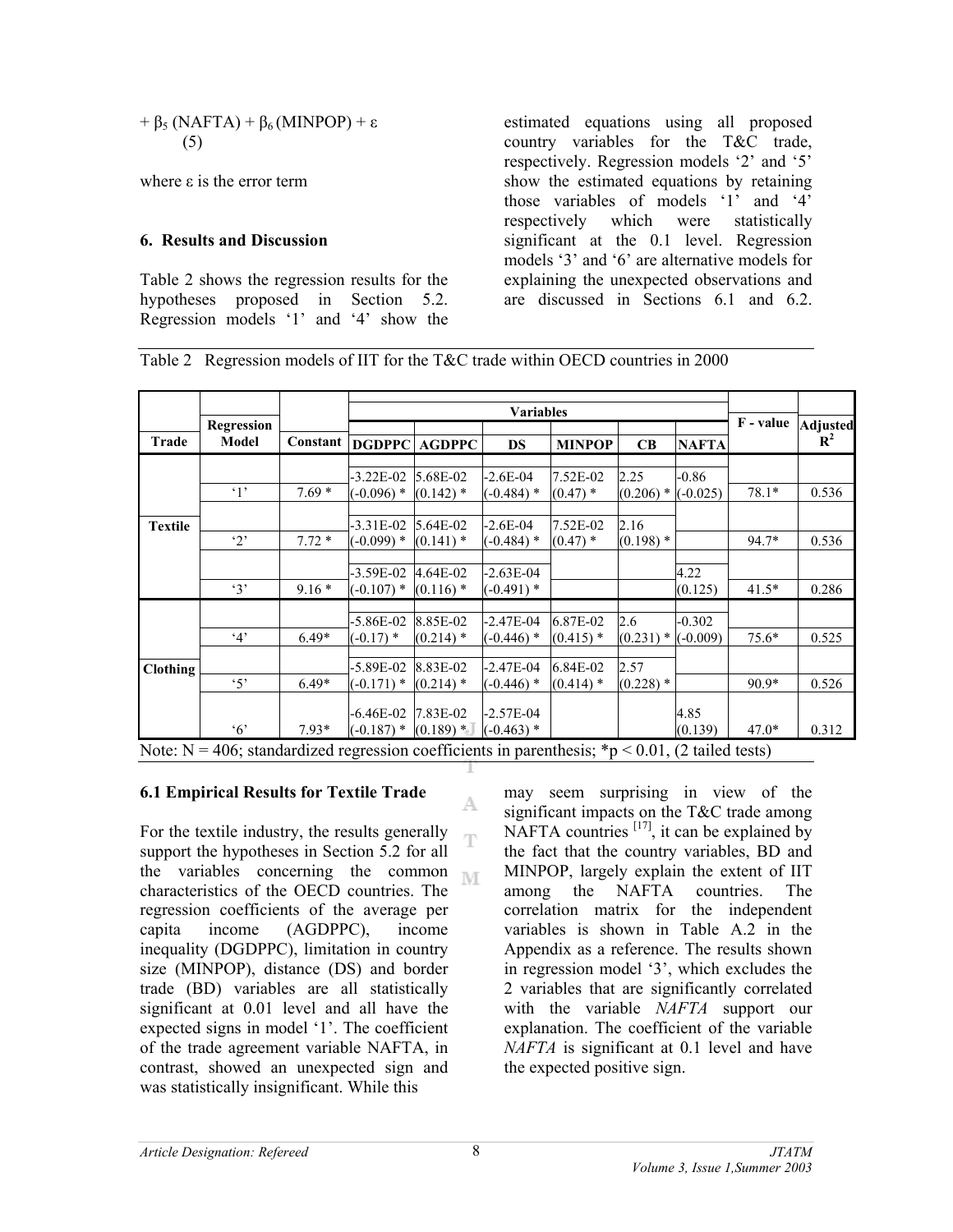Although both of the regression equations (2) and (3) are significant models to explain IIT, model '2' is preferred since it has a much higher adjusted  $\mathbb{R}^2$ . The adjusted  $\mathbb{R}^2$  is 0.536 for model '2', meaning that 53.6% variability of bilateral IIT between OECD countries for the textile industry are accounted by the 5 independent variables.

In terms of the importance of the factors affecting the bilateral IIT within the OECD countries, comparison of the standardized coefficients of the independent variables can be made. DS and MINPOP (with standardized coefficients of –0.484 and 0.470) are the most important factors, followed by the variables CB (0.198), AGDPPC (0.141) and DGDPPC (-0.099).

### **6.2 Empirical Results for Clothing Trade**

For the clothing industry, the empirical results are quite similar to that of the textile industry. The regression coefficients of the country variables - average per capita income (AGDPPC), income inequality (DGDPPC), limitation in country size (MINPOP), distance (DS) and border trade (BD) are all statistically significant at 0.01 level and all have the expected signs in model '4'. The variable *NAFTA* is again an exceptional case but its effect is 'corrected' T and the expected positive sign is shown in regression model '6'. However, the adjusted A  $R^2$  is only 0.312, a relatively low value comparing with model '5', with the adjusted ηñ  $R^2$  equals 0.526.

The importance of the significant country variables affecting bilateral IIT within the OECD countries is reviewed by the standardized coefficients in model '5'. Again, the most important factors are DS and MINPOP, followed by CB, AGDPPC and DGDPPC.

The similarity for the empirical results in the T&C trade entails further analysis. The Pearson correlation between the 2 dependent variables, IIT65 and IIT 84, is very high

(0.892) and also significant at 0.01 level. This implies that for pairs of OECD countries, it is highly likely that the higher is the bilateral IIT in the textile industry, the higher is the bilateral IIT in the clothing industry and vice versa. Such a phenomenon may be explained by the intra-firm trade between multi-nationals. However, the link between multi-nationals and bilateral IIT cannot be estimated in this analysis due to data deficiencies.

### **7. Conclusion**

In this paper, multiple regression analysis is employed to verify empirically the proposed country-specific determinants of bilateral IIT using bilateral trade data of the OECD countries. Hypotheses concerning the country-specific variables were tested, with results showing that all of the variables proposed are highly significant and have the expected effects for the bilateral intra T&C trade within the OECD countries. Besides, it was identified that the bilateral IIT between OECD countries for the T&C trade is highly correlated. This would be due to the supply chain linkage in T&C production activities and the intra-firm trade in the multinationals of the T&C industry.

### **Acknowledgements**

The authors would like to thank The Hong Kong Polytechnic University for providing research grant (Project A/C: G-YC91) to support this study.

### **References**

- [1] WTO's website: www.wto.org.
- [2] OECD Paper (2002). Intra-Industry and Intra-firm Trade and the Internationalization of Production, *OECD Economic Outlook*, 71, Chapter 6.

M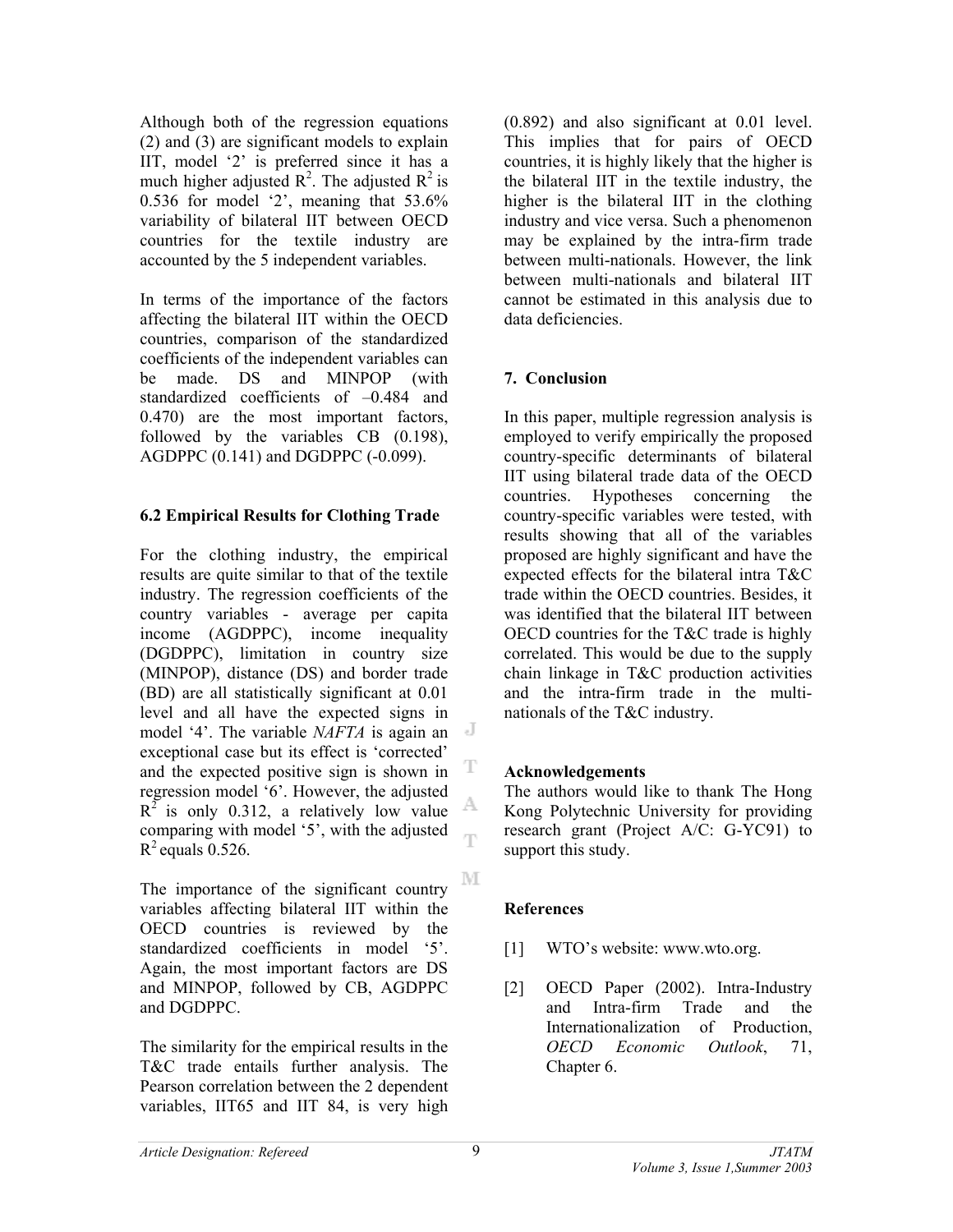- [3] Ruffin, R.J. (1999). The Nature and Significance of Intra-Industry Trade. *Economic & Financial Review*, **QIV**, 2-9.
- [4] EIA (Energy Information Administration) website: www.eia.doe.gov
- [5] Ohlin, B.G. (1933). Interregional and International Trade, *Harvard Economic Studies*, **39**, Cambridge: Harvard University Press.
- [6] Verdoorn, P.J. (1960). The Intra-block Trade of Benelux. In E.A.G. Robinson (ed.). *The Economic Consequences of the Size of Nations*, London: Macmillan.
- [7] Balassa, B. (1963). European Integration: Problems and Issues, *American Economic Revie*w, **53**, 2, 175-184.
- [8] Caves, R.E. (1981). Intra-Industry Trade and Market Structure in the Industrial Countries, *Oxford Economic Papers*, **33**, 203-223.
- [9] Loertscher, D. & Wolter, F. (1980). J Determinants of Intra-Industry Trade: T Among Countries and Across Industries, *Weltwirtschaftliches*  A *Archiv*, **16**, 280-293.
- T [10] Balassa, B. (1986). Intra-Industry Trade among Exporters of M Manufactured Goods. In D.

Greenaway and P.K.M. Tharakan, (eds.) *Imperfect Competition and International Trade: The Policy Aspects of Intra-Industry Trade,*  Brighton: Wheatsheaf Press.

- [11] P.K.M. Tharakan. (1983). Area for Further Research. In P.K.M. Tharakan (ed.), *Intra-Industry Trade: Empirical & Methodological Aspects,* Amsterdam: Elsevier Science Publishers B.V.
- [12] Stone, L.L. (1997). *The Growth of Intra-Industry Trade: New Trade Pattern in a Changing Global Economy,* New York and London: Garland Publishing, Inc.
- [13] Grubel, H.G. & Lloyd, P.J. (1975). *Intra-Industry Trade,* London: The Macmillan Press Ltd.
- [14] Sanford, W. (1985). *Applied Linear Regression*, *2nd edition*, New York: John Wiley & Sons, Inc.
- [15] Linder, S.B. (1961) *An Essay on Trade and Transformation*, New York: John Wiley & Sons, Inc.
- [16] Greenaway, D. & Milner, C. (1986). *The Economics of Intra-Industry Trade*, New York: Basil Blackwell Ltd.
- [17] Dickerson, K. (1999). *Textile and clothing in the global economy, 3rd edition*, New Jersey: Prentice Hall.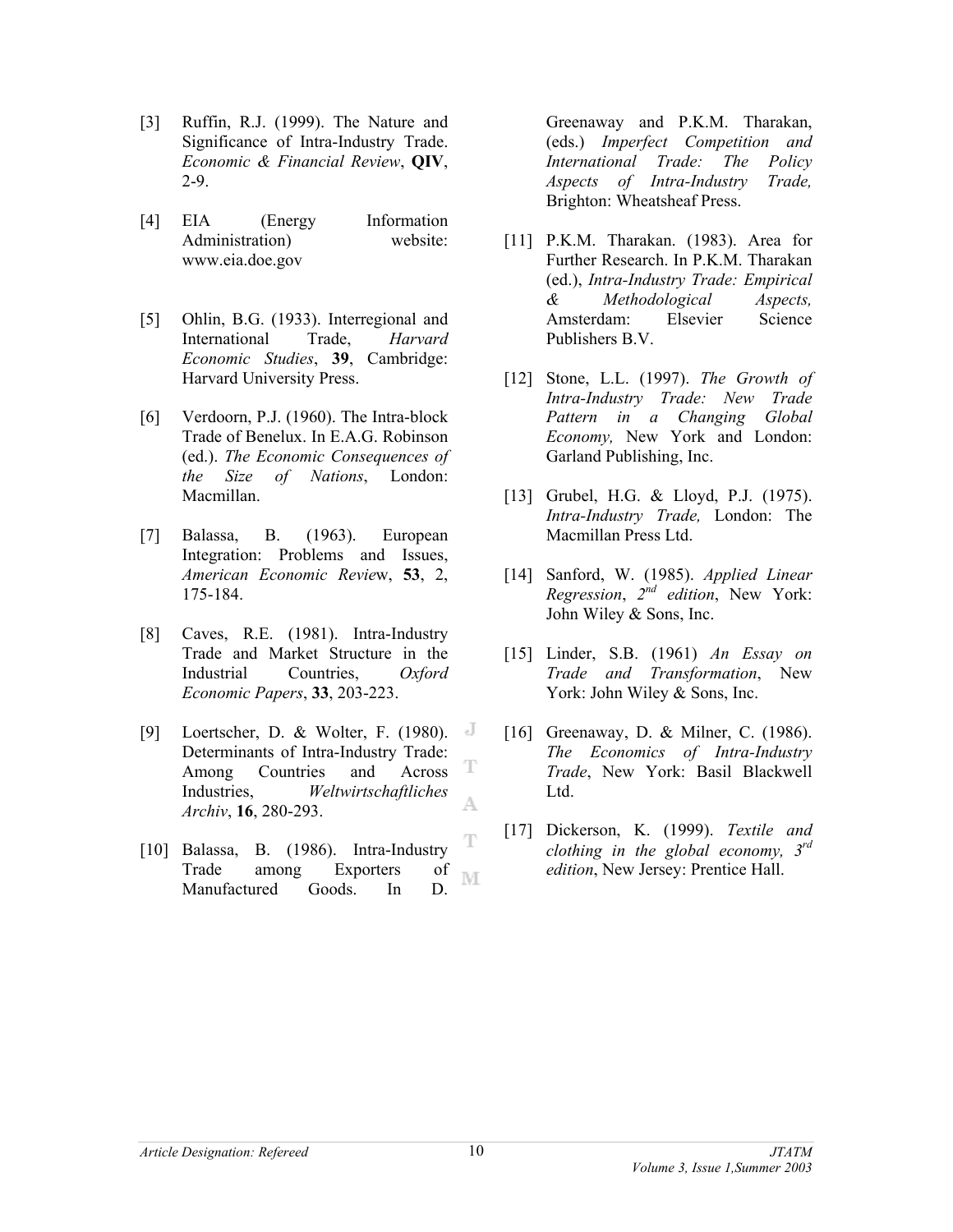# **Appendix**

|                                                              |                    | <b>Textile</b>   | <b>Trade</b>                          |                                         |                       | Clothing         | Trade                                 |                                         |
|--------------------------------------------------------------|--------------------|------------------|---------------------------------------|-----------------------------------------|-----------------------|------------------|---------------------------------------|-----------------------------------------|
| <b>Region and Country</b>                                    | <b>Bijk</b><br>(%) | Trade<br>overlap | Intra-<br><b>OECD</b><br>trade<br>(a) | (a) as a $%$ of<br>total world<br>trade | <b>Bijk</b><br>$(\%)$ | Trade<br>overlap | Intra-<br><b>OECD</b><br>trade<br>(b) | (b) as a $%$ of<br>total world<br>trade |
| <b>OCEANIA</b>                                               |                    |                  |                                       |                                         |                       |                  |                                       |                                         |
| Australia                                                    | 40                 | 350              | 865                                   | 47                                      | 65                    | 238              | 364                                   | 18                                      |
| New Zealand                                                  | 52                 | 174              | 337                                   | 67                                      | 86                    | 146              | 170                                   | 35                                      |
| <b>ASIA</b>                                                  |                    |                  |                                       |                                         |                       |                  |                                       |                                         |
| Japan                                                        | 77                 | 2530             | 3292                                  | 28                                      | 16                    | 526              | 3272                                  | 16                                      |
| Korea                                                        | 45                 | 1866             | 4162                                  | 26                                      | $\boldsymbol{\delta}$ | 374              | 4823                                  | 76                                      |
| NORTH AMERICA                                                |                    |                  |                                       |                                         |                       |                  |                                       |                                         |
| Canada                                                       | 77                 | 4240             | 5475                                  | 86                                      | 37                    | 1188             | 3247                                  | 56                                      |
| Mexico                                                       | 60                 | 4632             | 7712                                  | 92                                      | 53                    | 6092             | 11518                                 | 94                                      |
| US                                                           | 59                 | 9926             | 16851                                 | 64                                      | 35                    | 7354             | 21312                                 | $29\,$                                  |
| WESTERN EUROPE                                               |                    |                  |                                       |                                         |                       |                  |                                       |                                         |
| Austria                                                      | 79                 | 2354             | 2987                                  | $\delta\delta$                          | 57                    | 1690             | 2986                                  | 77                                      |
| Belgium                                                      | 63                 | 5154             | 8214                                  | 84                                      | 63                    | 4078             | 6427                                  | 75                                      |
| Germany                                                      | 75                 | 11728            | 15710                                 | 77                                      | 34                    | 5378             | 15618                                 | 60                                      |
| Spain                                                        | 71                 | 3430             | 4837                                  | 77                                      | 68                    | 2374             | 3493                                  | 60                                      |
| France                                                       | 81                 | 8356             | 10326                                 | $78\,$                                  | 55                    | 4722             | 8599                                  | 52                                      |
| UK                                                           | 67                 | 5492             | 8136                                  | 76                                      | 57                    | 4422             | 7824                                  | $46\,$                                  |
| <b>Ireland</b>                                               | 79                 | 720              | 906                                   | 89                                      | 49                    | 514              | 1045                                  | 69                                      |
| Italy                                                        | 63                 | 8492             | 13578                                 | 74                                      | $30\,$                | 4136             | 13648                                 | 71                                      |
| Netherlands                                                  | 75                 | 2964             | 3935                                  | $77\,$                                  | 62                    | 2942             | 4780                                  | 66                                      |
| Portugal                                                     | 64                 | 2034             | 3167                                  | $90\,$                                  | $46\,$                | 1718             | 3695                                  | 97                                      |
| Switzerland                                                  | 84                 | 1978             | 2363                                  | 83                                      | 29                    | 944              | 3266                                  | 86                                      |
| <b>NORTHERN</b><br><b>EUROPE</b>                             |                    |                  |                                       |                                         |                       |                  |                                       |                                         |
| Denmark                                                      | 66                 | 1074             | 1619                                  | 81                                      | 42                    | 1182             | 2797                                  | 71                                      |
| Finland                                                      | 46                 | 266              | 574                                   | 68                                      | 46                    | 248              | 535                                   | 50                                      |
| Iceland                                                      | 44                 | $22\,$           | 49                                    | $\boldsymbol{80}$                       | 9                     | 6                | 63                                    | 64                                      |
| Norway                                                       | 45                 | 242              | 538                                   | M<br>79                                 | 15                    | 102              | 696                                   | 52                                      |
| Sweden                                                       | 65                 | 878              | 1361                                  | 78                                      | 38                    | 628              | 1654                                  | 61                                      |
| <b>EASTERN EUROPE</b>                                        |                    |                  |                                       |                                         |                       |                  |                                       |                                         |
| <b>Czech Republic</b>                                        | 85                 | 1734             | 2051                                  | 85                                      | 38                    | 308              | 808                                   | 76                                      |
| Greece*                                                      | 58                 | 774              | 1345                                  | $\mathcal{S}1$                          | $36\,$                | 814              | 2250                                  | $79\,$                                  |
| Hungary                                                      | 49                 | 634              | 1290                                  | 89                                      | 44                    | 668              | 1527                                  | 88                                      |
| Poland                                                       | 46                 | 1324             | 2851                                  | $\boldsymbol{80}$                       | 19                    | 400              | 2057                                  | 84                                      |
| Slovakia**                                                   | 69                 | 506              | 732                                   | 92                                      | 35                    | 224              | 640                                   | 94                                      |
| Turkey                                                       | 56                 | 2158             | 3827                                  | 66                                      | $\boldsymbol{\delta}$ | 342              | 6179                                  | 90                                      |
| Note: Value in US\$ million; * Data in 1998; ** Data in 1999 |                    |                  |                                       |                                         |                       |                  |                                       |                                         |

# **Table A.1 Descriptive Statistics for the Intra-OECD Textile and Clothing Trade, 2000**